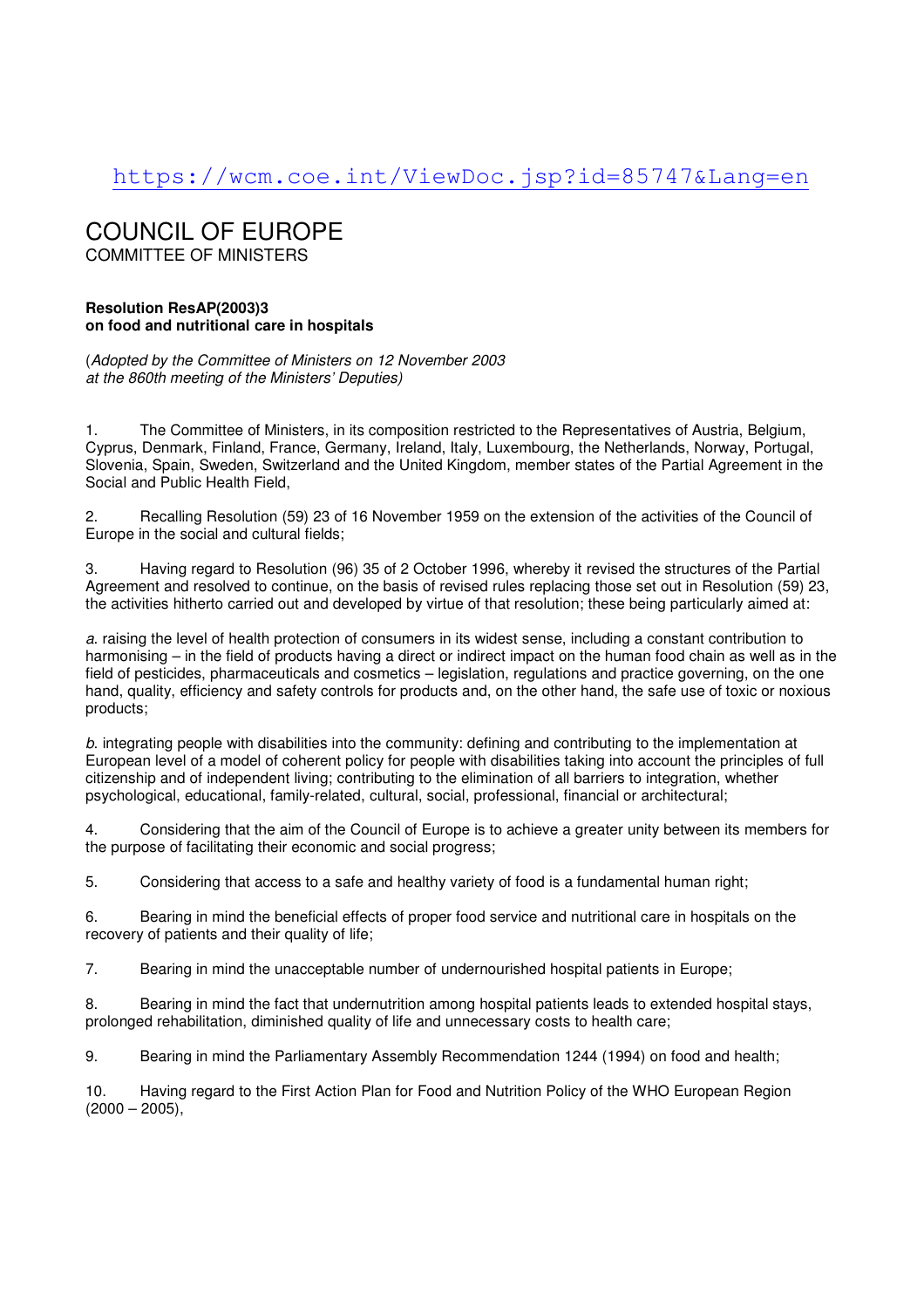11. Recommends that the governments of the member states of the Partial Agreement in the Social and Public Health Field, having due regard to their specific constitutional structures, national, regional or local circumstances, as well as economic, social and technical conditions:

a. draw up and implement national recommendations on food and nutritional care in hospitals based on the principles and measures set out in the appendix to this resolution;

b. promote the implementation and take steps towards the application of the principles and measures contained in the appendix, in fields where these are not the direct responsibility of governments but where public authorities have a certain power or play a role;

c. ensure the widest possible dissemination of this resolution among all parties concerned, particularly public authorities, hospital staff, primary health care sector, patients, researchers and non-governmental organisations active in this field.

## **Appendix to Resolution ResAP(2003)3**

#### **1. Nutritional assessment and treatment in hospitals**

1.1 Nutritional risk screening

i. The assessment of nutritional risk should take into account nutritional status and the severity of disease.

ii. The nutritional risk screening method should be evidence based, in order to secure the identification of patients who may benefit from nutritional support.

iii. The nutritional risk screening method should be easy to use and simple to understand.

iv. The influence of age, growth and sex should be taken into consideration when the nutritional risk of the patient is determined.

The nutritional risk of all patients should be routinely assessed either prior to or at admission. This assessment should be repeated regularly (intervals depending on the level of nutritional risk) during hospital stay.

vi. Studies should be undertaken to develop and validate simple screening methods, aimed for use in hospitals and primary health care sector.

vii. Identification of a patient at nutritional risk should be followed by a thorough nutritional assessment, a treatment plan including dietary goals, monitoring of food intake and body weight, and adjustment of treatment plan.

viii. Standards of practice for assessing and monitoring nutritional risk/status should be developed at a national and European level.

#### 1.2 Identification and prevention of causes of undernutrition

i. The multiple causes of disease-related undernutrition should always be considered for every patient.

ii. The use of medications and combinations with side effects of anorexia, nausea and other gastrointestinal symptoms, drug-nutrient interactions or alterations of taste and smell should be well grounded and avoided as much as possible while physicians and nurses should be aware of these side effects.

iii. "Nil-by-mouth" regimes, overnight fasting and bowel-cleansing protocols with dietary restrictions should not be used routinely; the literature should be reviewed in order to assess which procedures may require such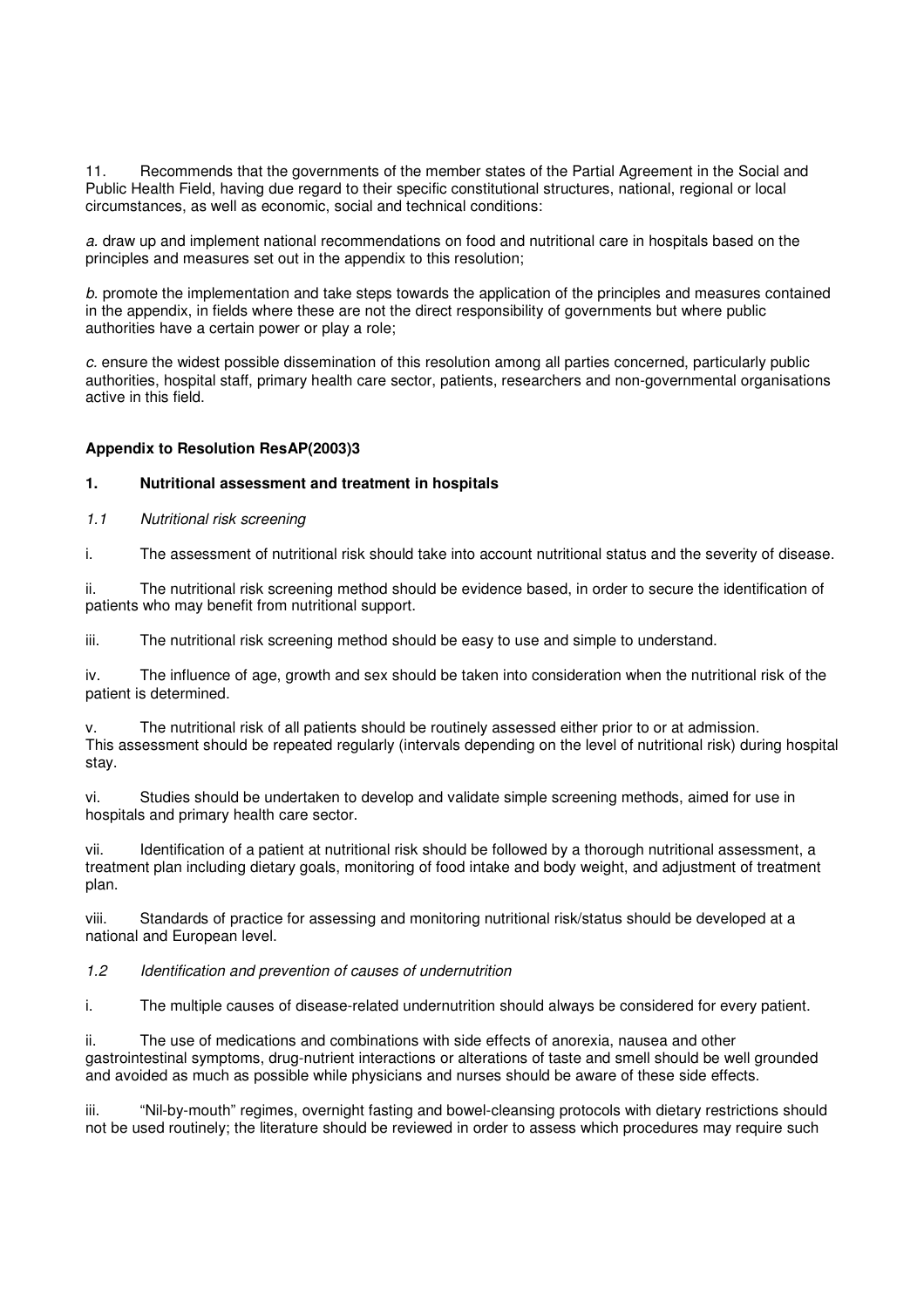regimes and for those investigations/procedures requiring dietary restriction the exact period of restriction should be determined.

iv. The definition of disease-related undernutrition should be universally accepted and used as a clinical diagnosis and hence treated as such.

1.3 Nutritional support

i. Nutritional support as part of the treatment of patients should be considered systematically.

ii. The nutritional treatment plan should be reviewed and adjusted if appropriate on at least a weekly basis, by means of information about the patient's nutritional intake, weight change and other relevant nutritional and clinical variables.

iii. Nutritional support should be properly targeted to the individual patient. The volume of artificial nutrition infused and any discarded should be carefully documented.

iv. No patient should receive artificial nutritional support without proper evaluation of indications, risks and benefits, informed consent of the patient as well as close supervision of side effects.

v. Specific immune-modulating formulas should be limited to those patients who may benefit from them in the light of available randomised trials.

vi. Patients in need of nutritional support should receive such treatment before admission (where possible), at the earliest opportunity during hospital stay and after discharge.

vii. Medical and nursing admission, discharge and outpatient records should contain information about each patient's nutritional status, and physical and mental condition in relation to food intake.

viii. Randomised trials and systematic reviews by specialists in clinical nutrition should be performed to evaluate the effect of nutritional support on nutritional status, clinical outcome, and physical and mental condition.

ix. Randomised trials evaluating the effect of ordinary food on clinical outcome should be given high priority.

x. Standards of practice for the assessment and dietary management of patients with dysphagia should be developed at national levels as appropriate. National descriptors for texture modification should be developed.

#### 1.4 Ordinary food

i. Ordinary food by the oral route should be the first choice to correct or prevent undernutrition in patients.

Good practice to ensure the intake of ordinary food by the patients should be studied and documented. The practice of documenting and assessing intake of ordinary food by the patients identified as at nutritional risk is essential.

iii. Sip feedings should not be used as a substitute for the adequate provision of ordinary food, and should only be used where there are clear clinical indications.

iv. Artificial nutritional support should only be started when the use of ordinary food fails or is inappropriate.

## 1.5 Artificial nutritional support

i. Standards of practice established and implemented for initiation, safe delivery, aseptic handling techniques, line care, monitoring and termination of all artificial nutritional support should be developed at national and European level.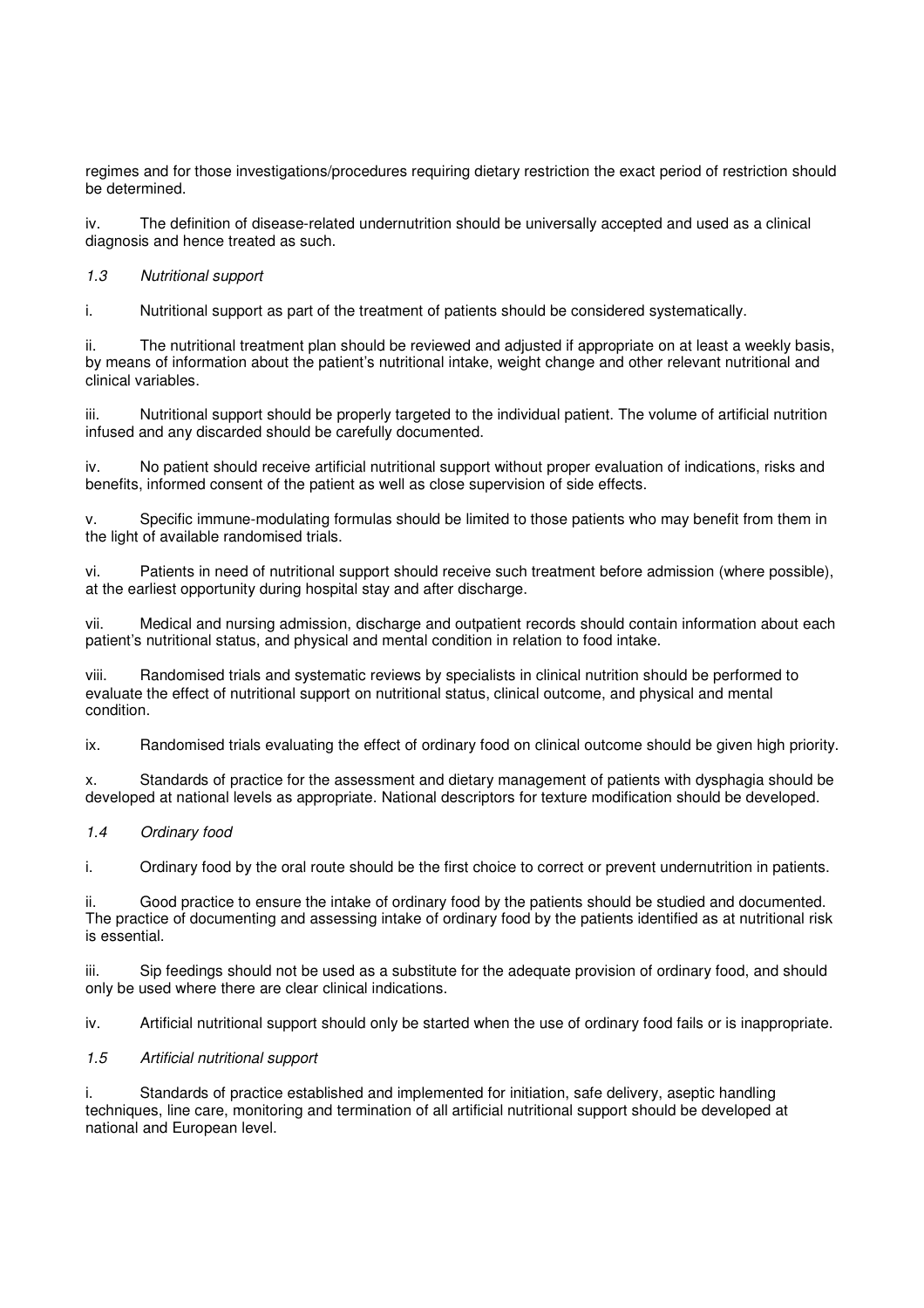ii. Standards of practice should be developed for the initiation, preparation, education, equipment provision, and safe delivery and monitoring of patients discharged on home nutritional support.

## **2. Nutritional care providers**

## 2.1 Distribution of responsibilities for nutritional care in hospitals

i. The Department of Health, Regional Authorities and each Hospital management should acknowledge their responsibility with regard to nutritional care and support, and food service systems.

ii. Hospital management, physicians, pharmacists, nurses, dieticians and food service staff should work together in providing nutritional care, while the hospital management should give due attention to such cooperation.

iii. The responsibility of different staff categories with respect to nutritional care and support, and food service should be clearly assigned.

iv. Hospitals should develop appropriate structures to set standards for nutritional care and support especially in relation to costs, contract specifications, nutritional risk screening and audits, and to implement these standards through the control, supervision and audit of nutritional care and support.

v. Nutritional risk screening, assessment and monitoring should be included in the accreditation standards for hospitals.

#### 2.2 Communication

i. Organisational research should be conducted to assess and improve the co-operation between different staff groups.

ii. Food service personnel, ward staff and patients should develop, test and implement forms for menu ordering.

iii. Regular contacts between ward and food service personnel should be established.

iv. One or more representatives in each ward and at the kitchen should be designated to have primary responsibility for communication and information in nutrition-related issues.

v. Regular contacts between the hospital and the primary health care sector should be established.

2.3 Education and nutritional knowledge at all levels

i. A continuous education programme on general nutrition and techniques of nutritional support for all staff involved in the feeding of patients should be implemented.

ii. Clinical nutrition should be included in under- and post-graduate education of physicians.

iii. Chairs in clinical nutrition should be established.

iv. Clinical nutrition for both adults and children should be recognised as a specialised discipline by medical schools. The teaching should cover preventive as well as therapeutic aspects of nutritional care and support.

v. The education of nurses in clinical nutrition, with special emphasis on nutritional risk assessment, monitoring, and feeding techniques, should be improved.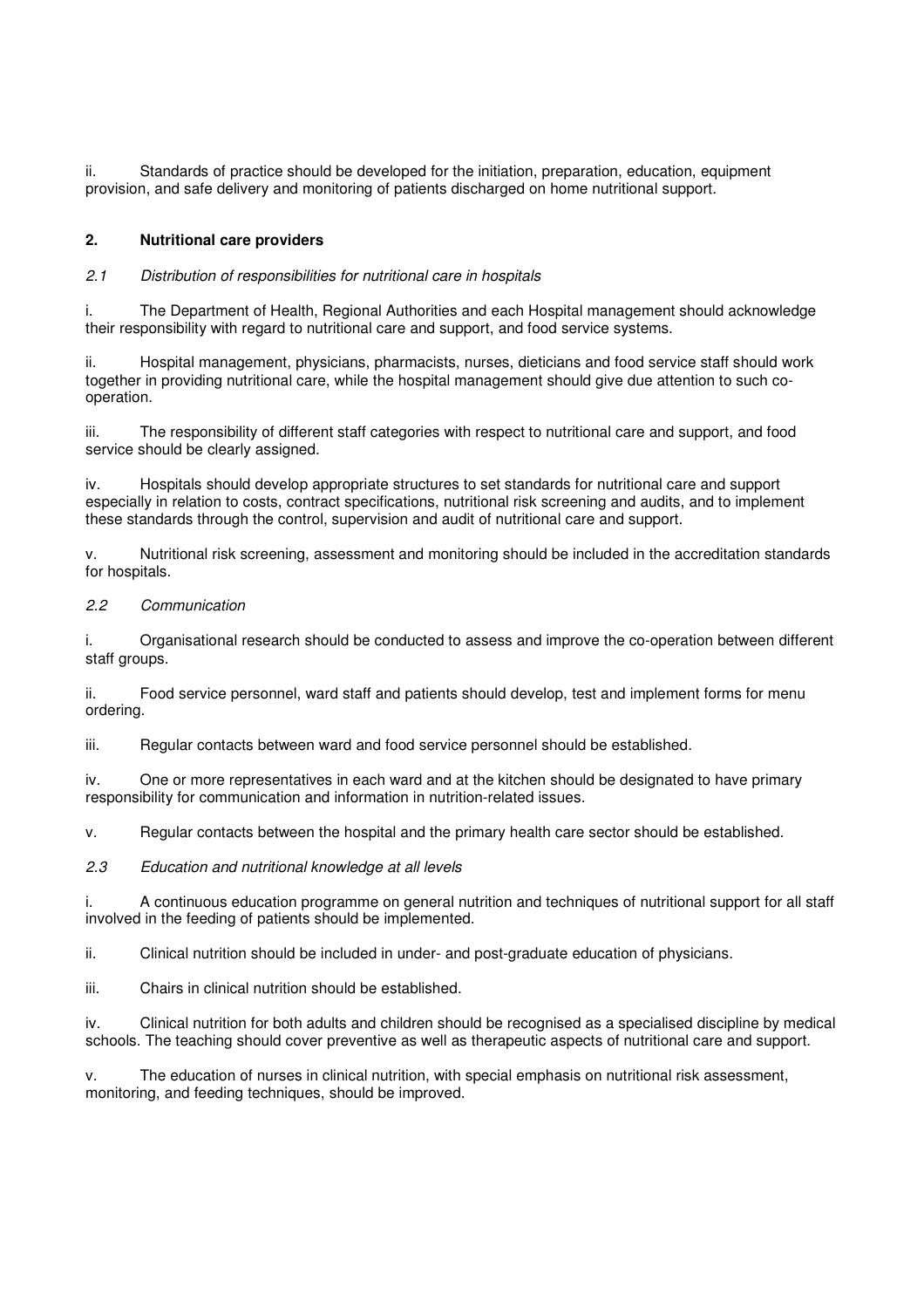vi. The education of clinical and general dieticians at national levels should be set at the highest undergraduate level to enable all European dieticians to assume a more central role in nutritional care and support.

vii. The education of administrative dieticians should be upgraded, especially in the field of management.

viii. The education and training of hospital food service managers/supervisors should differ from hotel management by preparing them to cater for sick people

ix. Special focus should be placed on the nutritional training of non-clinical staff members, e.g. part-time care assistants and ward housekeepers and the definitions of their area of responsibility.

x. Special emphasis should be given to educating and informing the public (including patients) regarding the importance of good nutrition.

xi. European initiatives on clinical nutrition education should be encouraged.

xii. Co-operation between clinical nutrition societies in different countries should be expanded.

#### **3. Food service practices**

#### 3.1 Organisation of hospital food service

i. The responsibilities and accountabilities for hospital nutrition among health care professionals and hospital management should be clearly assigned.

ii. A food service policy should be adopted and implemented at hospital or regional level.

iii. Hospital managers should give proper attention to food service policy and nutritional support.

iv. All hospital staff – clinical and non-clinical – should acknowledge food service as an important part of the treatment and care of patients.

#### 3.2 Contract food service

i. Guidelines and standards for out-sourcing hospital food service should be developed.

ii. Contracts should be sufficiently detailed and they should cover special diets on medical and personal indications, energy and protein dense menus and provision of snacks and/or meals at ward or near-ward level. They should also cover texture-modified menus for the management of dysphagia.

iii. The cost for adequate contract monitoring should be built into the contract.

iv. The Clinical Nutrition Service/Department, the Nutritional Steering Committee, the Nutritional Support Team or an adequately qualified person should be given the responsibility for ensuring that the contract reflects nutritional standards.

## 3.3 Meal service and eating environment

i. The serving system should be adjusted to the patients' needs taking into consideration their physical and mental condition. This often requires different serving systems.

ii. All patients should have the possibility to choose their eating environment.

iii. All patients should have the possibility to sit at a table when eating their main meals.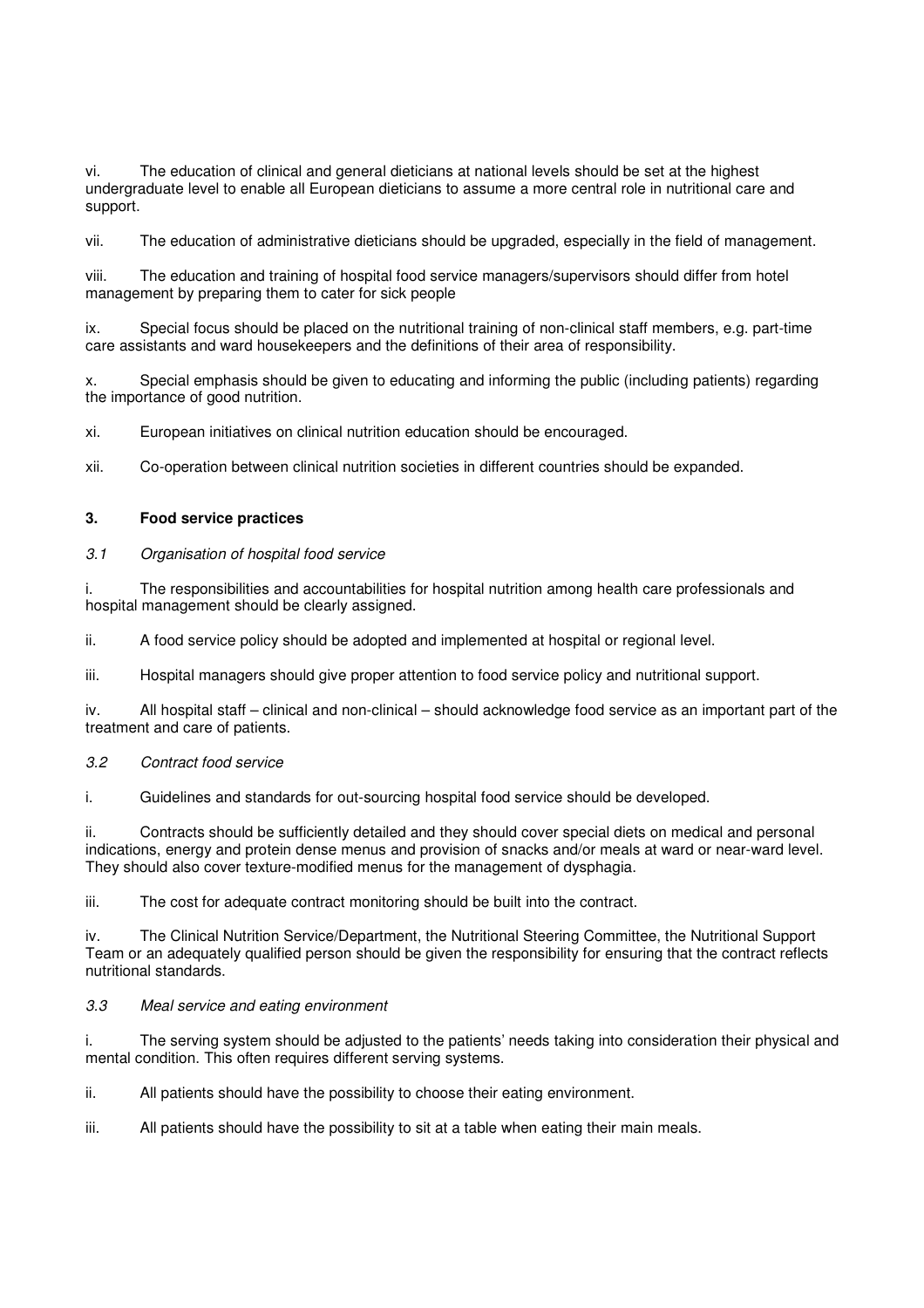iv. The hospital-eating environment should be improved with a focus on surroundings and the presence of personnel and free from unpleasant smell/odours.

Adequately trained personnel should be available to assist patients with mental/physical feeding difficulties and suitable modified equipment should be available when required to aid/facilitate independent feeding.

## 3.4 Food temperature and hygiene

i. All patients should receive hospital food, which has been stored, prepared and transported in such a way as to ensure the hygiene, safety, palatability, gastronomy, and nutrient content of the food at a high level.

ii. All hot meals should be served at temperatures around 60-70° C.

iii. The Nutritional Steering Committee, the Nutritional Support Team or an adequately qualified person should be responsible for the hygienic aspects of food service.

iv. The kitchen and ward staff should receive proper education in food hygiene while the hygienic control of hospital food production should be used to engage hospital management in the wider concept of hospital nutrition.

#### 3.5 Specific improvements in food service practices to prevent undernutrition

i. Standards for food service systems, based on patient needs rather than hospital needs, should be developed.

ii. Regardless of which serving system is used, close collaboration between the patient, relatives and the nursing, dietetic and food service staff is required to get the patient to eat.

iii. The provision of meals should be flexible and individualised. All patients should have the possibility to order food and extra food at any time and be informed of this possibility.

iv. Menus should be specifically targeted to different patient categories.

v. Proper feeding-aid should be provided.

vi. Successful measures to prevent undernutrition should be given publicity.

## **4. Hospital food**

#### 4.1 Hospital menus and diets on medical indications

i. Good practice should be established through the development of national guidelines and standards for food provision in hospitals to meet the needs of all categories of patients including diets on medical indications, and vegetarian, texture modified and energy and protein dense menus.

ii. Studies should be undertaken to evaluate the effect of energy and protein dense menus on food intake and patient outcome.

iii. A range of dishes enriched in energy and protein should be available in every hospital aimed at patients with disease-related undernutrition.

iv. The physician should always be aware of the nutritional status of patients and only prescribe diets with scientifically documented effects.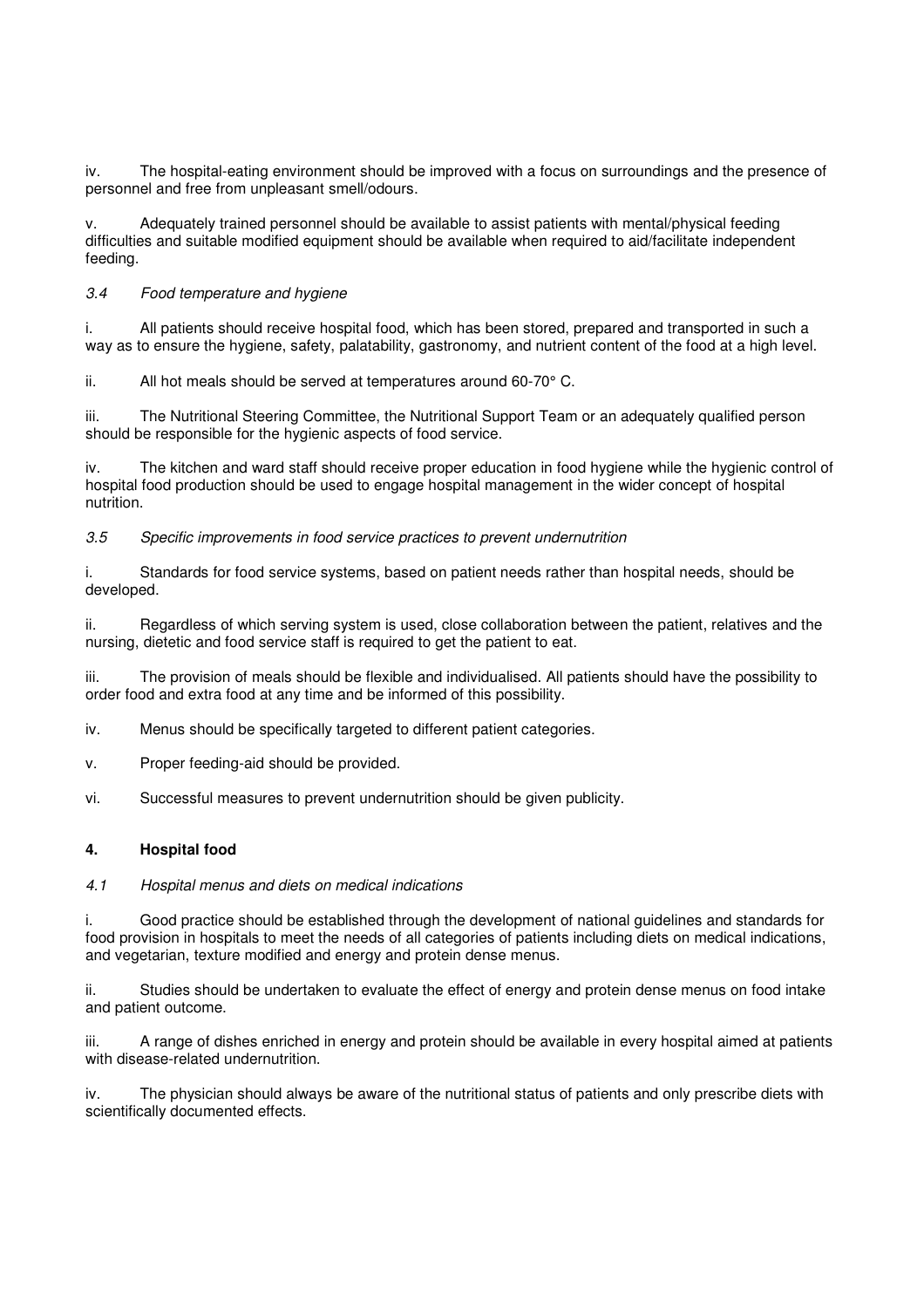v. The health care personnel should be aware of the patient's use of "alternative diets" and the influence these might have on the nutritional status.

vi. Immediate feedback from the patients to the kitchen and ward staff in relation to liking or disliking of the food served should be encouraged.

vii. The nutrient content, the portion size of the food and food wastage should be audited annually.

viii. The nutrient sufficiency of a menu should be documented already at the planning stage. The Clinical Nutrition Service/Department, the Nutritional Steering Committee, or the Nutritional Support Team or an adequately qualified person, should be given the responsibility for ensuring that the menu reflects nutritional standards.

ix. A database on nutrient content of meals/menus and portion sizes should be established in each food service department to be made available for the purpose of assessing nutritional adequacy of menus and monitoring of patients' food intake.

x. Research should be conducted to generate more reliable data on nutrient losses with different food service systems.

#### 4.2 Meal pattern

i. Serving hours should be reviewed to ensure that there is sufficient time between each meal to allow for in-between snacks in the morning, afternoon and late evening.

ii. Mealtimes should be spread out to cover most of the hours spent awake.

iii. Interruption of patients' meal times by ward rounds, teaching and diagnostic procedures should be minimised.

iv. Snacks and nourishing drinks between meals should be offered when appropriate and be available on every ward.

v. The involvement of relatives in serving meals to patients should be encouraged, when appropriate.

vi. The use of sip feedings should be properly targeted and a protocol for the distribution and supervision of sip feeds should be developed and implemented.

#### 4.3 Monitoring of food intake

i. The personnel on the wards should be trained in how to monitor food intake.

ii. The food intake of patients should be noted by means of a semi-quantitative system.

iii. Tray collection should be supervised closely to enable monitoring of patients' food intake.

iv. The level of food intake should be used to assess the patients' need for nutritional support.

v. The food intake of patients at nutritional risk and receiving nutritional support should be registered by means of dietary records.

vi. Information from the kitchen and the menu nutrient database regarding portion size and energy content of hospital food should be available to aid ward personnel in the monitoring of patients' food intake.

vii. The information about patients' food intake should be used to develop appropriate, target group specific menus.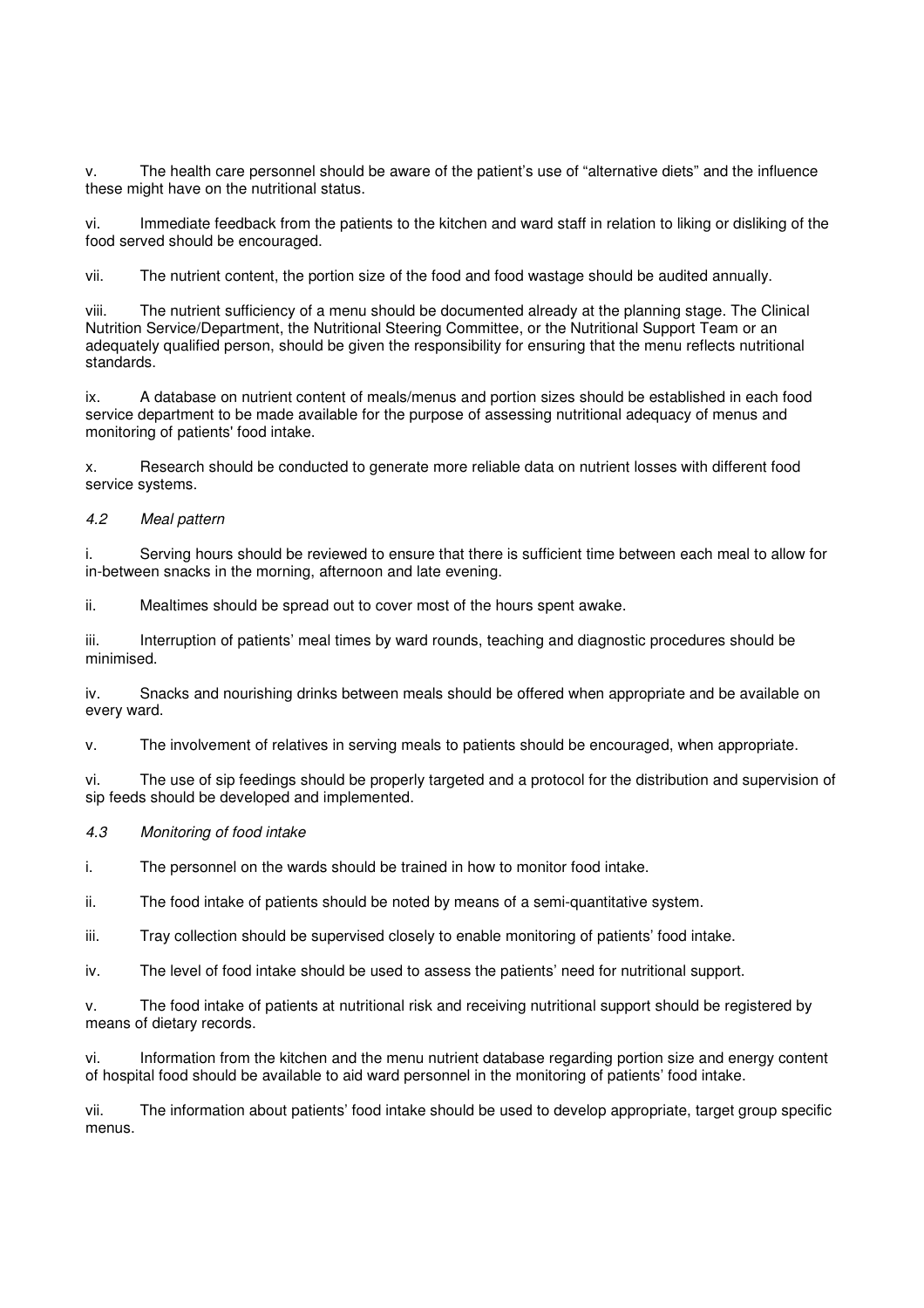viii. Studies should be undertaken to develop and validate simple food recording methods.

## 4.4 Informing and involving the patient

i. The positive role of nutrition as treatment should be made known to the public to engender general awareness and support.

ii. On admission or before admission patients should be informed about the importance of good nutrition for their successful treatment.

iii. Adequate information in written and oral form should be given to patients regarding available dishes and foods.

iv. Dishes should be described accurately so that patients have a reasonable idea of what to expect.

v. Patients should receive information regarding the nutrient composition of different foods and drinks.

vi. Patients should receive help and guidance in ordering food by the ward staff.

vii. Patients should be involved in planning their meals and have some control over food selection.

viii. Patients should be able to receive a menu, which is in accordance with their age, religious, ethnic or cultural background.

ix. Methods to assess patient satisfaction should be developed and implemented.

## **5. Health Economics**

#### 5.1 Cost-effectiveness and cost-benefit considerations

i. Calculations of cost-benefit and cost-effectiveness of nutritional support should also be made at hospital level.

ii. Calculations of cost-benefit and cost-effectiveness of nutritional support should involve experts in health economics.

iii. When estimating the cost-benefit and cost-effectiveness the choice of nutritional support should be considered.

iv. When estimating the cost-benefit and cost-effectiveness of nutritional support, outcomes should include functional capability and life satisfaction of patients.

#### 5.2 Food service and food wastage costs

i. The influence of food service practice on food wastage should be examined.

ii. Flexibility with regard to the patient's menu choice and serving size should be ensured.

iii. When assessing the cost of different food preparation systems, the patient's satisfaction with the food served should be considered.

iv. The food budget should be valued as part of the budget spending on clinical support and treatment services.

v. Hospital managers should take into account the potential cost of complications and prolonged hospital stay due to undernutrition when assessing the cost of nutritional care and support.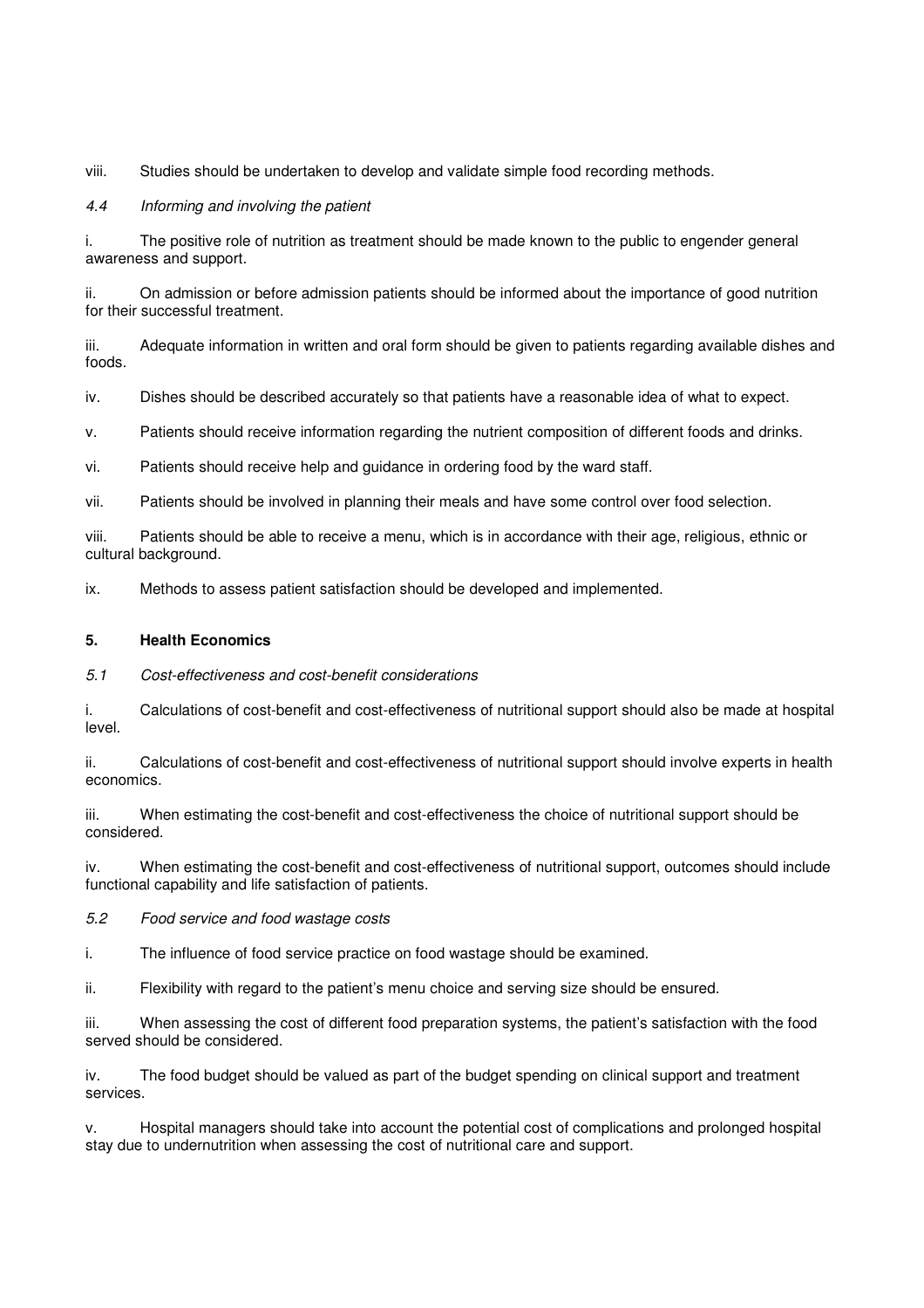vi. Steps should be taken to reduce documented wastage of food, sip feedings and artificial nutrition products.

#### **6. Definitions**

#### Artificial nutritional support

Administration of specially formulated liquid nutrients through a tube directly into the gut (enteral nutrition) or into a vein (parenteral nutrition).

#### Diets on medical indications

A prescribed allowance of food or nutrients provided via the oral route and used in the treatment of specific diseases, e.g. lipid lowering diet, diabetic diet, and energy reduced diet.

#### Disease-related undernutrition

A state of insufficient intake, utilisation or absorption of energy and nutrients due to individual or systemic factors, which results in recent or rapid weight loss and change in organ function, and is likely to be associated with a worse outcome from the disease or the treatment. Undernourished patients can be overweight or obese according to their body mass index (BMI).

#### Energy and protein dense menu

A menu with a high nutrient density, due to use of food products with a high fat and protein content.

#### Food service

A system in which meals are produced and served for hospital patients, in a professional context. The system includes the food service premises, the production and distribution technology, and human resources involved in management, production, distribution and serving.

#### Hospital food

The meals served at hospitals – including diets on medical indications.

#### Nutritional assessment

A comprehensive evaluation of nutritional status, including one or more of these: medical history, dietary history, physical examination, anthropometrical measurements and laboratory data.

#### Nutritional care

The basic duty of providing adequate and appropriate food and drinks and/or artificial nutrition to the patient.

#### Nutritional risk

The risk for nutrition-related complications to the disease or the treatment.

#### Nutritional risk screening

The process of identifying characteristics known to be associated with nutrition-related complications. Its purpose is to detect patients at risk who may experience an improved clinical outcome when given nutritional support.

#### Nutritional Steering Committee (NSC)

An advisory committee consisting of staff from all disciplines, including the management involved in the nutritional care of the patient.

#### Nutritional support

Assessment of current nutritional status, estimation of nutritional requirements, prescription and delivery of appropriate energy, macro- and micro-nutrients, electrolytes and fluids (in the form of ordinary hospital food (first choice), sip feedings and/or artificial nutrition), monitoring the former in the context of clinical status and ensuring that the most optimal feeding route is used at all times. Nutritional support is part of the medical treatment and its purpose is to improve or maintain a patient's nutritional status and hasten and improve recovery.